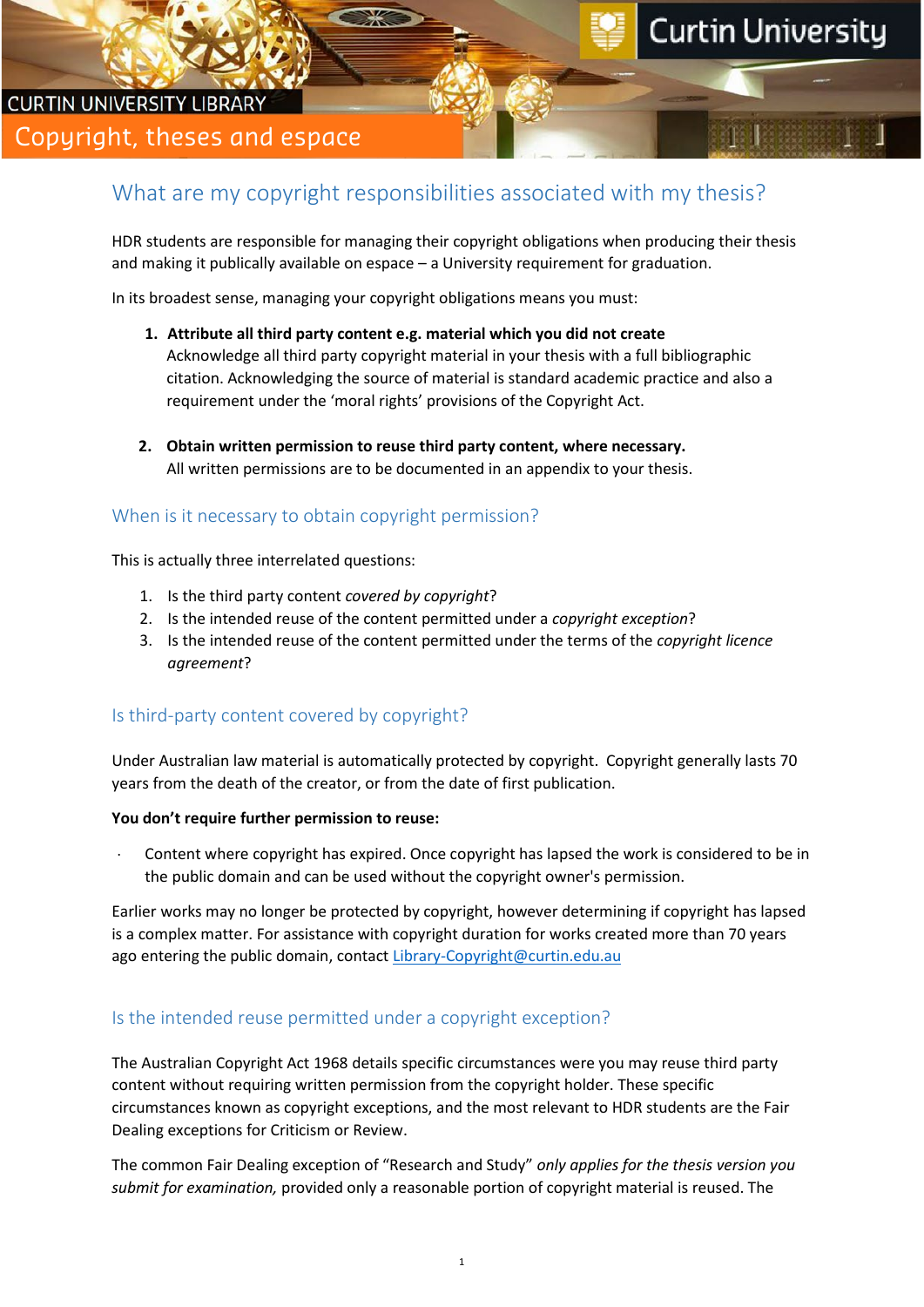Research & Study exception *does not apply* when seeking to reuse material in the public version of your thesis deposited to espace.

#### **You don't require further permission to reuse:**

- Brief quotations from a publication, properly acknowledged and referenced.
- ⋅ Short extracts of text and occasional use of images *provided* these are the subject of critical commentary or analysis in the thesis.

## Is the intended reuse permitted under the terms of the copyright licence agreement?



Copyright sits on a continuum. For example '© Copyright. All rights reserved.' requires you to request permission for any reuse of the content not covered by a copyright exception.

However, not all copyright licences are as restrictive. Content can remain subject to copyright, and the copyright owner may choose to pre-emptively grant permission for reuse under specific conditions. Provided you reuse the content as permitted, no formal written permission from the copyright holder is required.

Content licenced under Creative Commons is a great example of copyright holders granting the public standardised permissions to use their creative work under copyright law. (Creative Commons licenses are commonly used when publishing academic works as Open Access.) Similarly many websites provide terms and conditions that allow re-use for specific purposes.

For any content reuse that is outside the conditions permitted, formal written permission will be required.

Given copyright over third party content can sit anywhere along the above continuum, unpacking copyright obligations can be complex.

#### **You don't generally require further permission to reuse:**

- ⋅ Curtin material where the University owns the copyright and it is not confidential or sensitive information.
- Content licenced under Creative Commons and reused in accordance with licence conditions, such as material published as Open Access.
- Works where you are the sole author or one of the authors and have sufficiently retained your copyright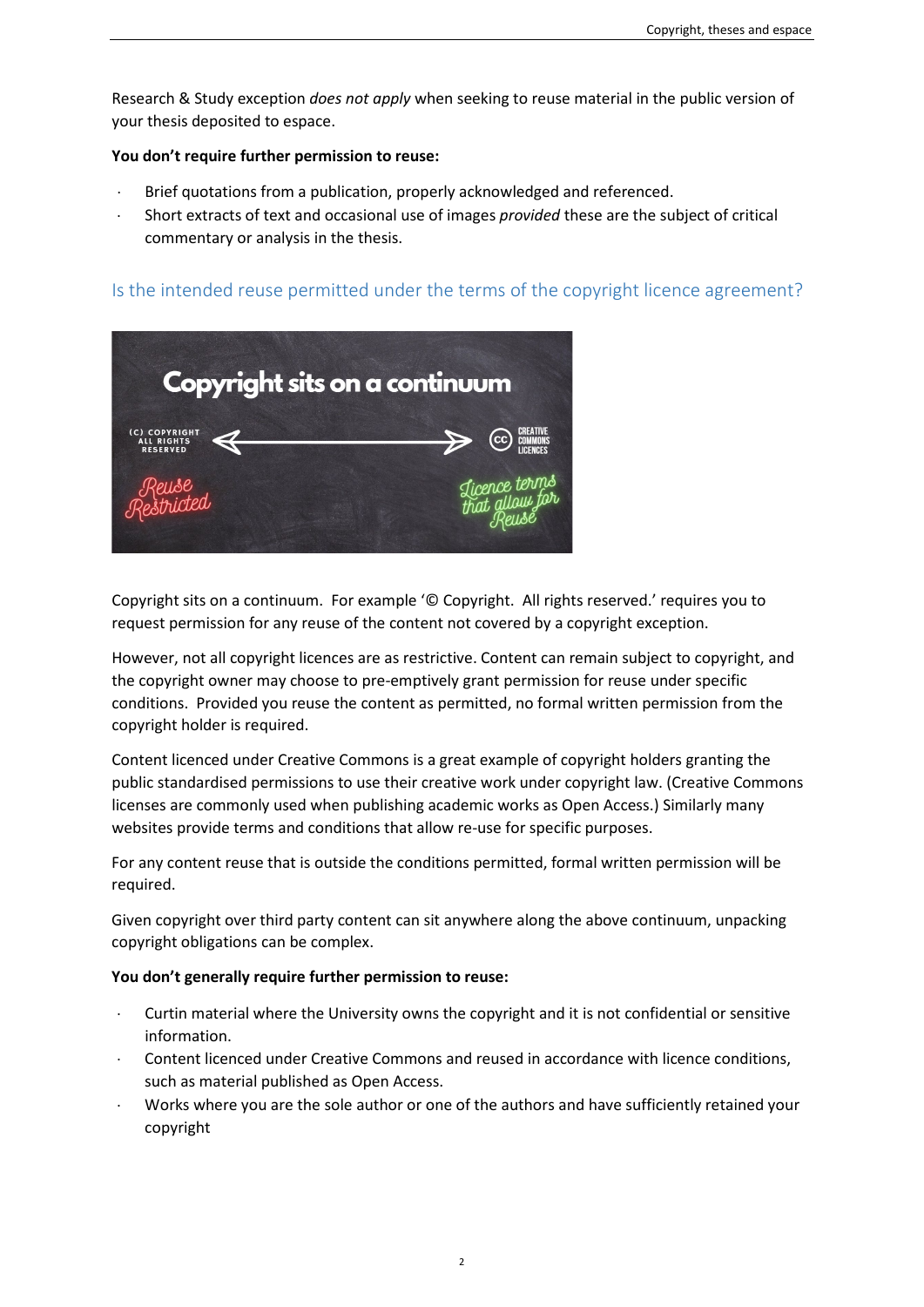Written permission is generally required for the reuse of all other copyright content.

#### **You DO require further permission to reuse:**

- Text, images, photographs, artwork, screen captures of software applications, etc. not expressly contextualised within criticism or review.
- ⋅ Commercial products such as journal articles and surveys/questionnaires that are protected by licence agreements, terms of use or End User Licence Agreements (EULAs). Publishers may impose a charge for use of content.
- Company reports, market research or industry analysis.
- ⋅ Material not publicly available such as letters or unpublished manuscripts.
- Website content, even when no copyright symbol appears (©). Check website's Terms of Use for permitted reuse.
- ⋅ Content licenced under Creative Commons where reuse is not in accordance with licence conditions.
- Student's own previously published content.

HDR students are strongly encouraged to manage their copyright obligations with th[e Thesis](https://copyright.curtin.edu.au/resources/research-study-resources/)  [Copyright Log.](https://copyright.curtin.edu.au/resources/research-study-resources/) This document allows you to identify all third party content in your thesis and keep track of your copyright permissions.

# How do I obtain permission to reuse third party content?

The most effective means of obtaining permission to reuse third party content is via RightsLink or a written permission request. You are recommended to allow plenty of time to seek and obtain permission from copyright owners. Please note that in some cases, it may not be possible to obtain permission or you may be asked to pay a licensing fee.

### How do I obtain permission from RightsLink?

Copyright Clearance Center's [RightsLink](https://www.copyright.com/publishers/rightslink-permissions/) service provide an automated permissions service for the majority of commercial academic publishers.

RightsLink is suitable for most journal content, including extracts of text, tables and figures, **authored by a third party.**

If you intent to include content from a journal article **you have authored / co-authored,** please refer to the heading 'Including your research papers in your thesis' below.

# Steps to obtain permission via RightsLink

- ⋅ Locate the published journal article on the publisher's website
- Select 'Rights and Permissions' or 'Rights and Content' (or similar)
- You will be redirected to RightLinks®
- ⋅ Select how you wish to reuse content use in thesis/dissertation
- Complete additional permission for reuse options
- Select continue and request a licence through RightsLink
- ⋅ Create an account, (if you have not already done so)
- Retain a copy of the licence permission received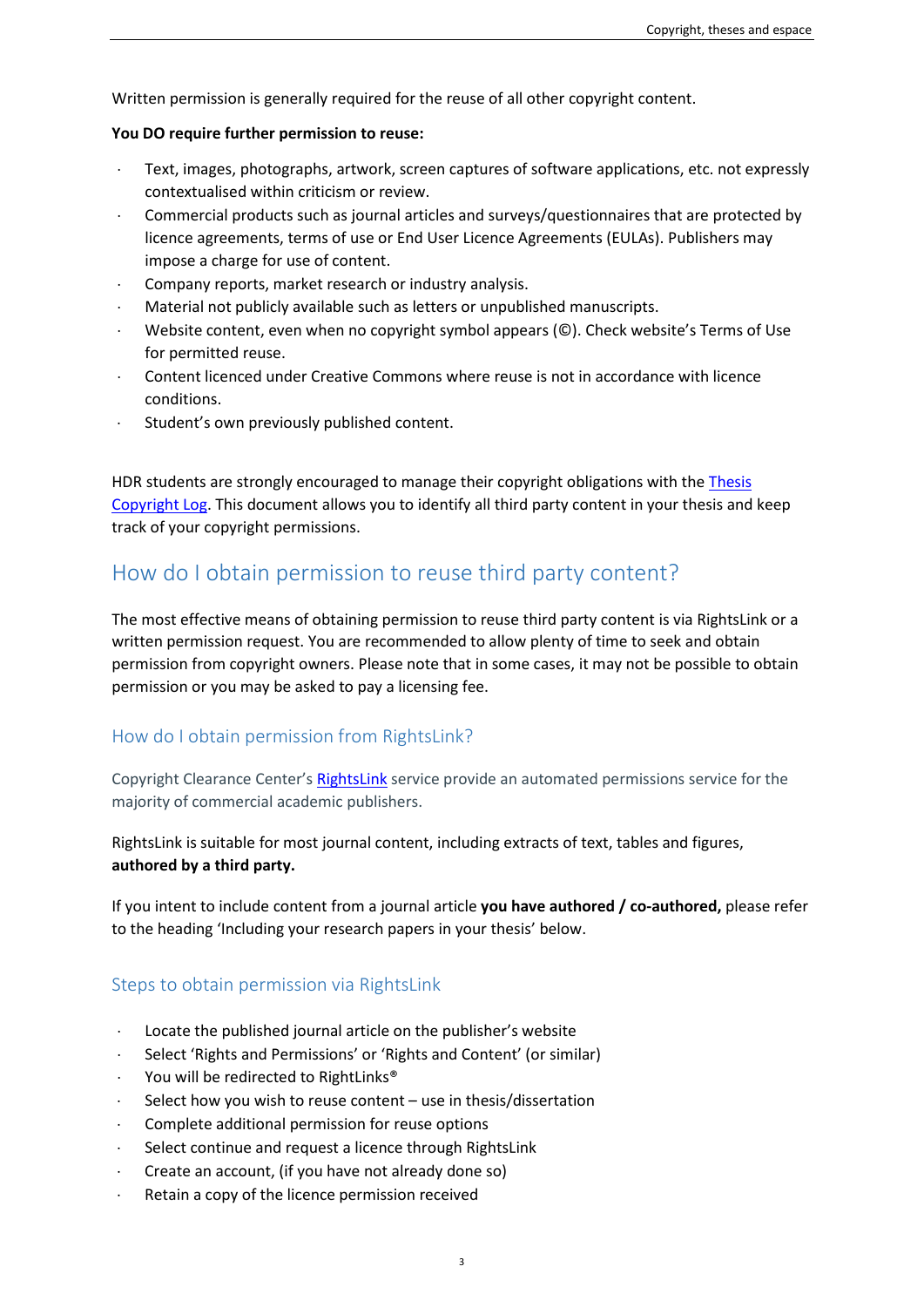Ensure you comply with the licence terms and conditions and include a copy of the permission in an appendix to your thesis.

# How do I obtain written permission directly from a copyright holder?

Written Permission requests may be more suitable for content sourced from:

- Books e.g. text, images, photographs, artwork
- ⋅ Company reports, market research or industry analysis
- ⋅ Commercial surveys/questionnaires
- ⋅ Screen captures of software applications
- ⋅ Websites and social media applications/platforms
- Material not publicly available such as letters or unpublished manuscripts

The [General permission request template](https://copyright.curtin.edu.au/resources/research-study-resources/) provides guidance on the type of information to include when approaching a copyright holder directly for permission.

#### Steps to obtain written reuse permissions via permission request template

- ⋅ Identify who owns the copyright to the material and source their contact details.
- Complete th[e General permission request template](https://copyright.curtin.edu.au/resources/research-study-resources/)
- This template specifies the thesis will be made publically available online via Curtin's Institutional Repository, espace.
- You may also state that the reuse is for non-commercial and educational purposes, as this may increase the willingness of the copyright holder to provide permission.
- Retain a copy of the correspondence received.
- Ensure you comply with the permission terms and conditions and include a copy of the permission in an appendix to your thesis.

# What if I can't obtain copyright permission?

In some circumstances it may not be possible to obtain copyright permission for reuse.

If you are unable to obtain permission for the reuse of specific third party content you may still include the material in the version of your thesis you *submit for examination*. Provided only a reasonable portion of copyright material is reused, the Fair Dealing provision for research and study does cover reproduction of copyright material for examination purposes.

However you will need to create a second version of your thesis suitable for public display in espace.

The second version will require all copyright material without reuse permission to be removed and replaced with the following statement, directing the reader to the publisher version:

The [insert full name and bibliographic information of publication/image] is unable to be reproduced here due to copyright restrictions. The content can instead be accessed via [insert URL, DOI or name of publication etc.].

Both the full examination version and the edited public display version are required to be deposited to espace.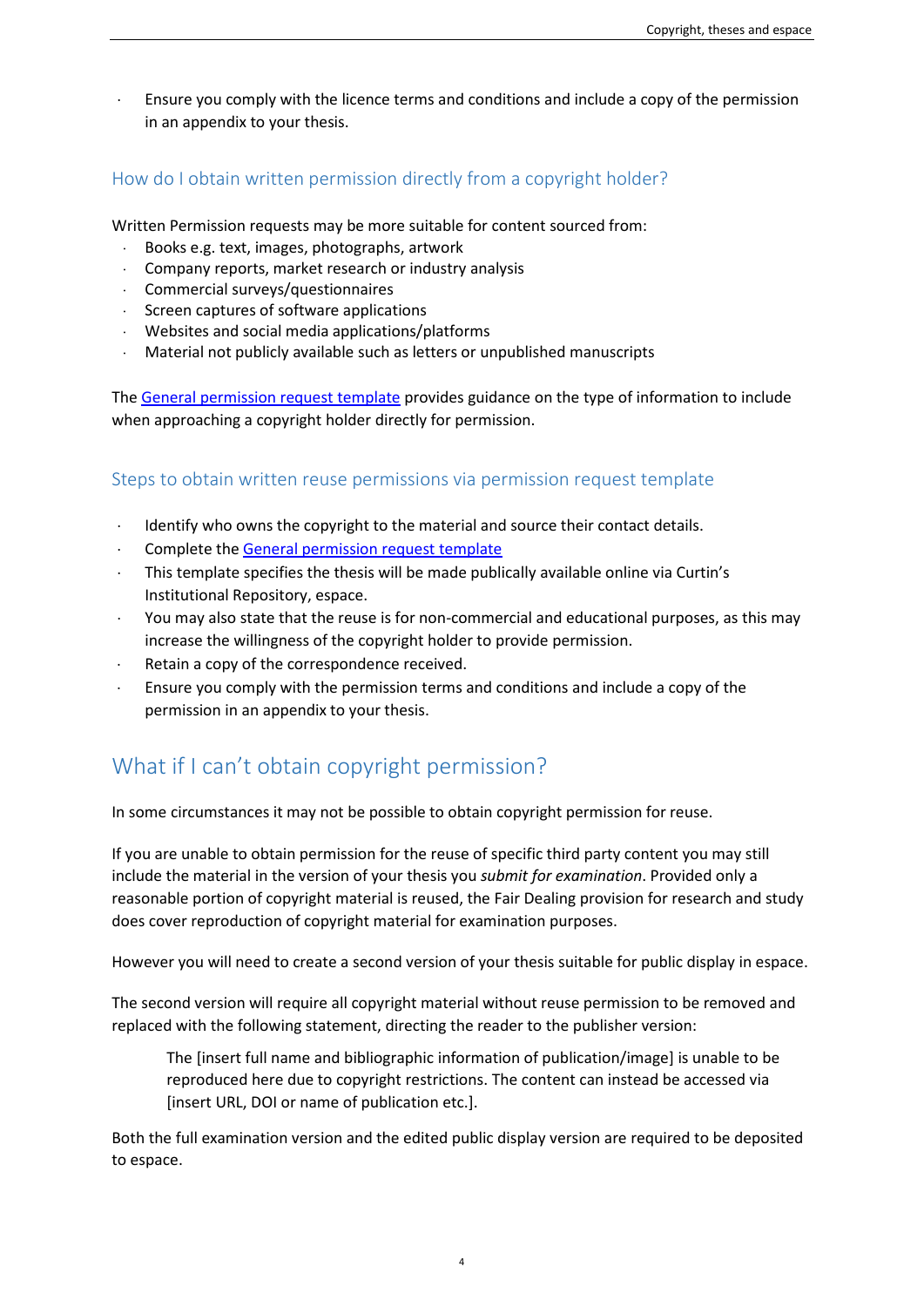For more information on redacting copyright content for your thesis refer to Redacting content from [thesis public display version.](https://libguides.library.curtin.edu.au/c.php?g=843592&p=6029426)

For more information on depositing your thesis to espace, refer to Curtin Higher degree by research [Thesis and examination](https://students.curtin.edu.au/essentials/higher-degree-by-research/prepare-thesis/) content.

# Including your research papers in your thesis

If you intend to include a journal article, conference paper or book chapter you have previously published, presented or co-authored in your thesis, you will need to determine which version of the work you intend to include and make sure you are entitled to reuse this material and communicate it online through espace.

Often you (the author) will be required to transfer copyright over content to the publisher as a condition of publication. This means the publisher holds copyright over some or all versions of the content and you will need to seek permission from the publisher to deposit the published version into espace.

Sometimes you may have the option to publish the paper on an open access basis, generally licensed under Creative Commons which means you don't need further permission to copy and include it in your thesis copy.

## Can I include the published version of article in the thesis I submit for examination?

You may include the published version of your third-party copyright article in the thesis version you submit for examination. Obtain permission via RightsLink as detailed above, ensuring to indicate you are the author of the article and reuse is for inclusion in thesis/dissertation

# Can I include the published version of my article in the thesis I deposit to espace?

You may include the published version of your article in the thesis version you deposit to espace provided you have obtained copyright permission from the copyright holde*r* to *publically display the content in an institutional repository*. This permission is quite separate to obtaining permission for reuse in a thesis via RightsLink above.

Different journals have different author reuse rights, including the article version permitted for public display in an institutional repository. Ensure you include only th[e article version](https://libguides.library.curtin.edu.au/c.php?g=843592&p=6151212#s-lg-box-wrapper-23155006) permitted by your Publisher in the public version of your thesis deposited to espace.

Carefully read the terms and conditions of all publishing agreements to understand what rights are assigned to the publisher and what rights you retain as the author.

For example, publisher agreements may determine:

- the version of the paper that can be deposited into an institutional repository (accepted manuscript or published version),
- the requirement to embargo content deposited into an institutional repository for a specified time period,
- the requirement to acknowledge and link to a published version of the content.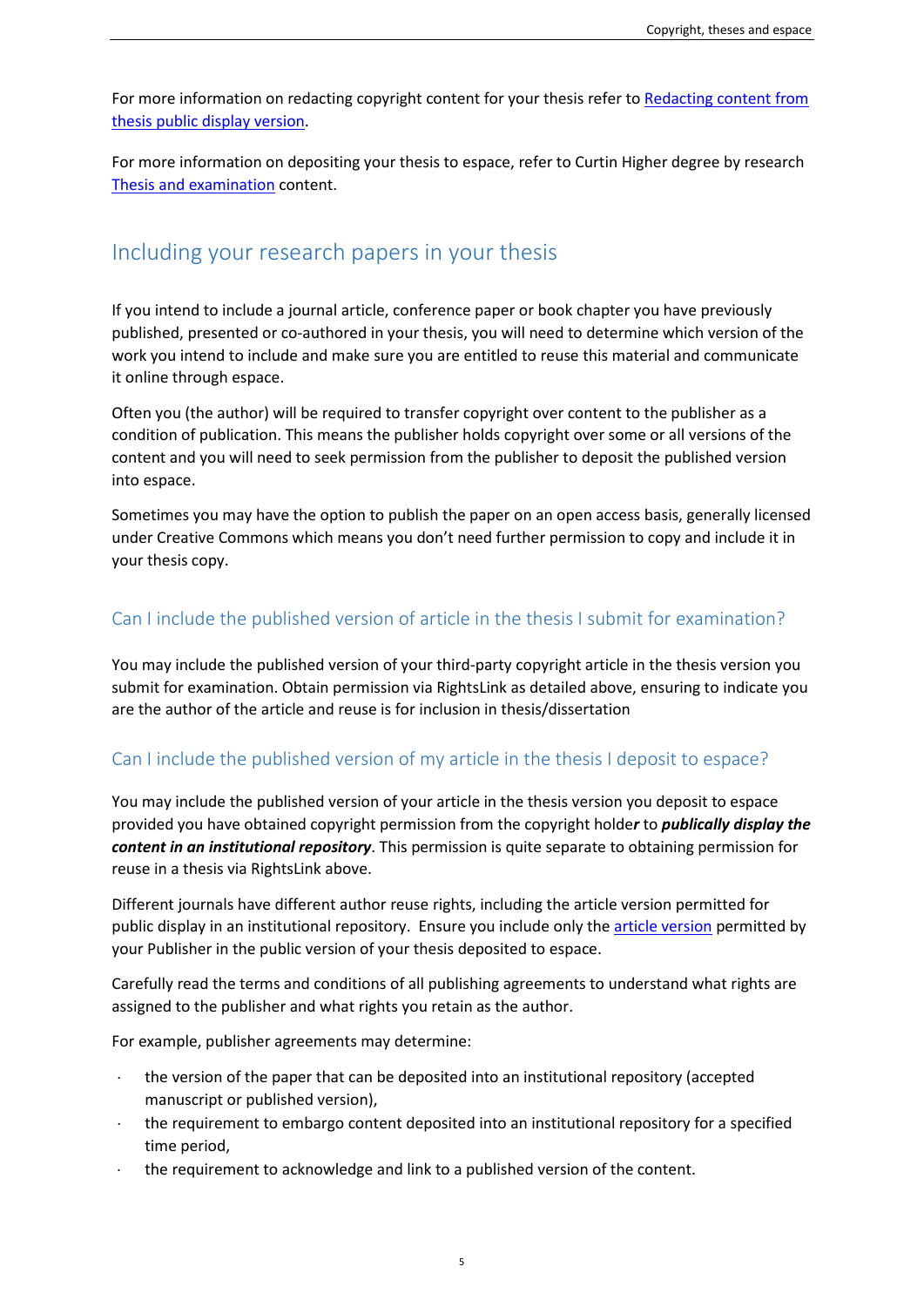There are three ways to check what your publishing agreement permits you to do:

- 1. Check the publishing agreement
- 2. Check the publishers website or contact them directly
- 3. Check Sherpa Romeo

## How do I check copyright ownership and reuse conditions on my published article?

- ⋅ Review the copyright details on the published version of your article as outlined in your publishing/author agreement
- If the copyright is © Journal / Publisher please investigate the publisher website for reuse rights or contact the publisher directly for written permission.
- ⋅ If your published article is licenced under [Creative Commons,](https://smartcopying.edu.au/quick-guide-to-creative-commons/) you can include the published version in your thesis deposited to espace.

How do I investigate the publisher website for author reuse rights associated with my published article?

- Locate the home page of the journal on the publisher's website
- ⋅ Look for links to information such as 'Instructions for authors', 'Rights and Permissions', 'Author rights', 'Sharing Policy', etc.
- Review this information, specifically in reference to author reuse of the published article or accepted manuscript in a thesis/dissertation, and reuse in an institutional repository.
- For a quick guide refer to the Publisher author rights summary table in Curtin'[s Guide to espace.](https://libguides.library.curtin.edu.au/c.php?g=843592&p=6029426)

# How do I contact the publisher for permission to reuse my published article in my thesis and deposit to espace?

- Source publisher contact details.
- ⋅ Complete th[e Copyright Permission request for own published work](https://copyright.curtin.edu.au/resources/research-study-resources/)
- Retain a copy of the correspondence received.
- ⋅ Ensure you comply with the permission terms and conditions and include a copy of the permission in an appendix to your thesis.

### What if I have misplaced my publishing agreement?

Publishing agreements are legal documents and are critical to the academic publishing landscape. They should be retained like any important legal document. However, if you cannot locate your publishing agreement you can still determine which version of your article is suitable for inclusion in your thesis made publicly available in espace.

- Check copyright ownership and reuse details on the published version of your content
- Investigate publisher website for author rights in regard to reuse in an institutional repository
- Contact the publisher for written verification of version suitable for deposit into an institutional repository
- Chec[k Sherpa Romeo](https://v2.sherpa.ac.uk/romeo/) for correct article version to include in thesis deposited to espace